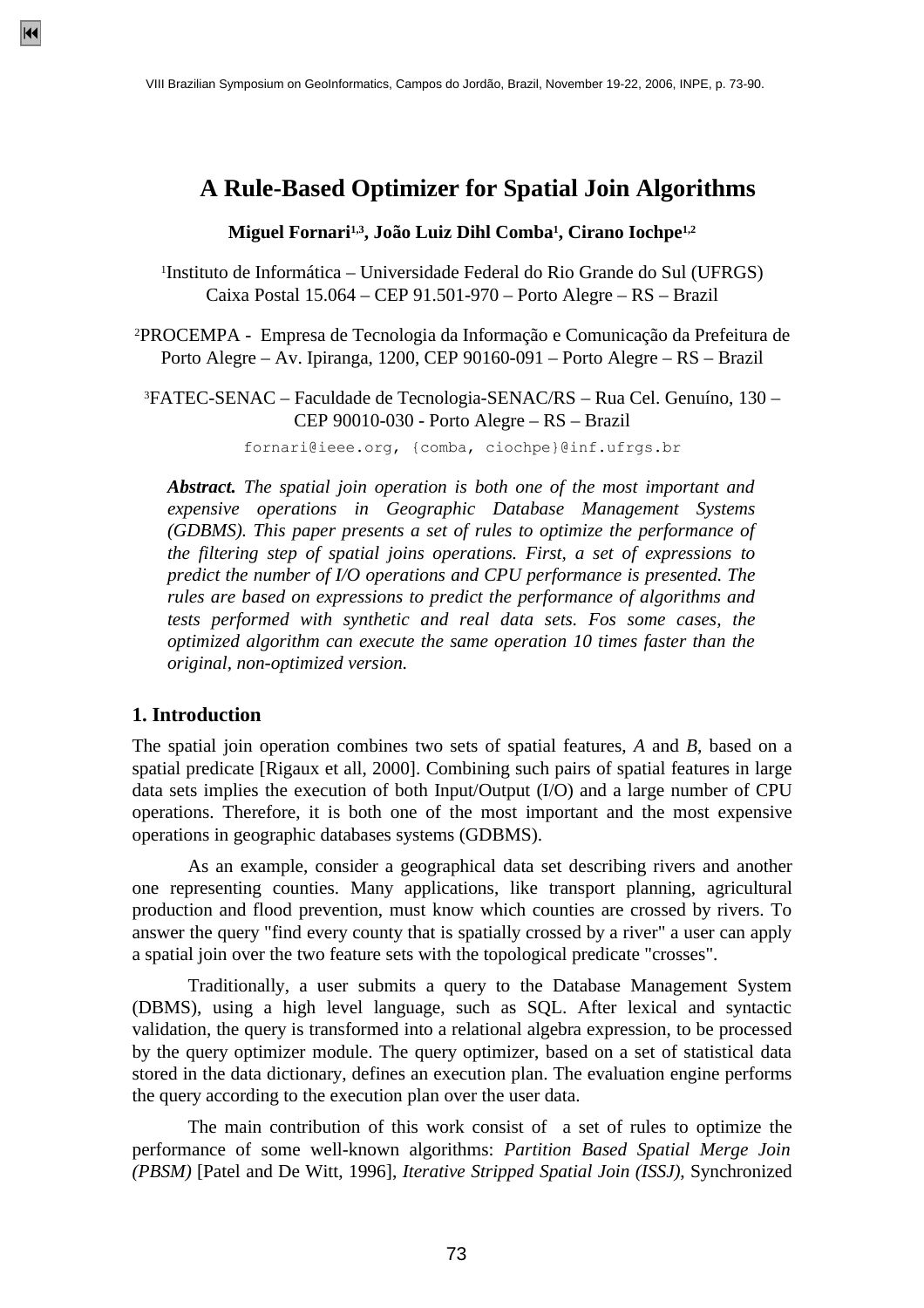*Tree Transversal (STT)* [Brinkhoff et all, 1993] and *Histogram-based Hash Stripped Join (HHSJ)* [Fornari and Iochpe, 2004].

The goal is to reduce the response time of spatial join algorithms, changing some basic parameters. We must address two main problems: (1) *which parameters are relevant for the algorithm´s performance* and (2) *what is the best value for each important parameter?*

The text is structured as follows. In the section 2 the expressions to predict the number of I/O operations and CPU performance are introduced. The section 3 explains the system architecture of the software implemented to carry out the tests using real and synthetic data sets. The set of rules are described and justified in the fourth section. Section 5 presents some conclusions and suggestions.

## **2. Spatial Join Algorithms**

The algorithms that perform the filtering step of the spatial join operation manipulate object descriptors, defined by their object identifier (OID), the minimum bounding rectangle (MBR) and a pointer to the geometric description of the object.

Figure 1 shows a complete set of algorithms that perform the filtering step of a spatial join operation. The algorithms are classified according to the file organization used to maintain object descriptors. As mentioned before, we select a representative algorithm for each class, except for the nested loops and one-indexed file classes. In preliminary tests, nested loops presented very long response time, being the worst choice in any situation. The algorithms in the class "one indexed file" are an extension of the "pure" algorithms for a special case, and we expected that the results can be extended for them.



**Figure 1. Classification of spatial join filter step algorithms according to their method of file organization.**

## **2.1 Plane-sweep technique**

All spatial join algorithms, in different ways, load objects into memory and a kind of plane-sweep strategy to check if object pairs satisfy the spatial predicate[Rigaux et al., 2000][De Berg, 2000].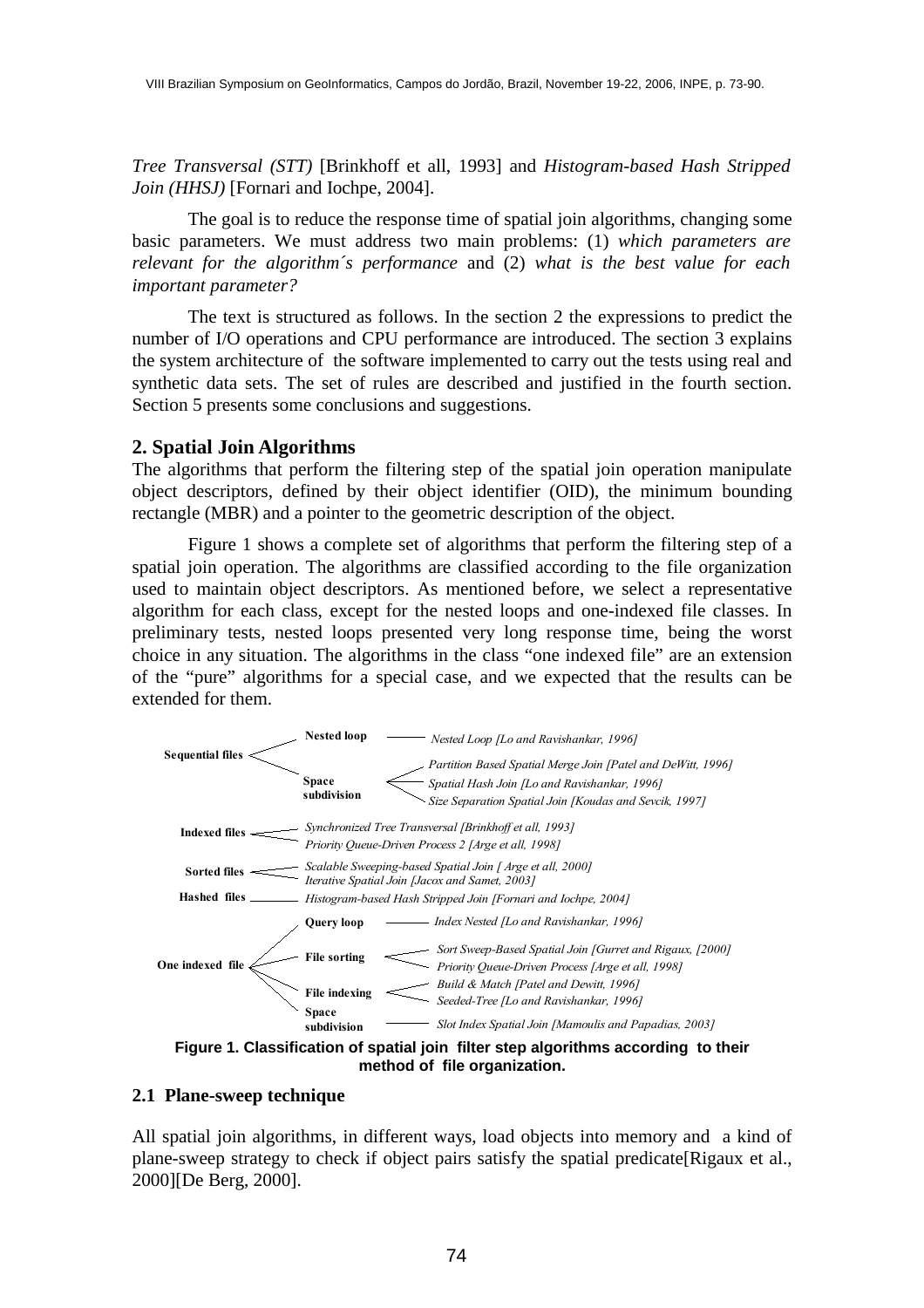The plane-sweep technique has a performance of  $O(k+n\log n)$ , where *k* represents the number of intersections between objects and *n* is the number of objects [De Berg, 2000]. If the technique is used to find intersections between objects of two sets, then  $n=n_A+n_B$ , where  $n_A$  and  $n_B$  is, respectively, the number of objects in sets *A* and *B*. The value of *k* can vary a lot, depending on the spatial distribution and the size of objects.



**Figure 2. An example of a set of objects where k=0 and c=6.**

In order to predict the algorithm performance in the most accurate way, we define the number of pairs for which the spatial predicated is verified, expressed by *c*, independently if the result is true or false. Figure 2 shows an example where the number of intersections  $(k)$  is zero, but the number of comparisons  $(c)$  is six, because the pairs  $(o_2, o_1), (o_3, o_2), (o_3, o_1), (o_4, o_3), (o_4, o_2)$  and  $(o_4, o_1)$  are tested.

In a first approach, considering the objects uniformly distributed in the space, *c* can be estimated by

 $c = s \cdot n$ *n* (1)

where  $s_x$  represent the average size of objects. This technique also works if the objects

are sorted by their *y* coordinates. The estimation in this case is  $c = s_y n$ . For non-uniform distributions, we divide the space into strips, as can be seen in

figure 3. For each strip, the number of overlapping objects is counted, and a object distribution histogram is built.[Belussi et all, 2003][Belussi et all, 2004]. The estimation can be made by the following expression, where  $\Phi$  is the number of strips and  $n_i$  is the number of objects of sets *A* and *B* in strip *i*, for  $1 \le i \le \Phi$ .

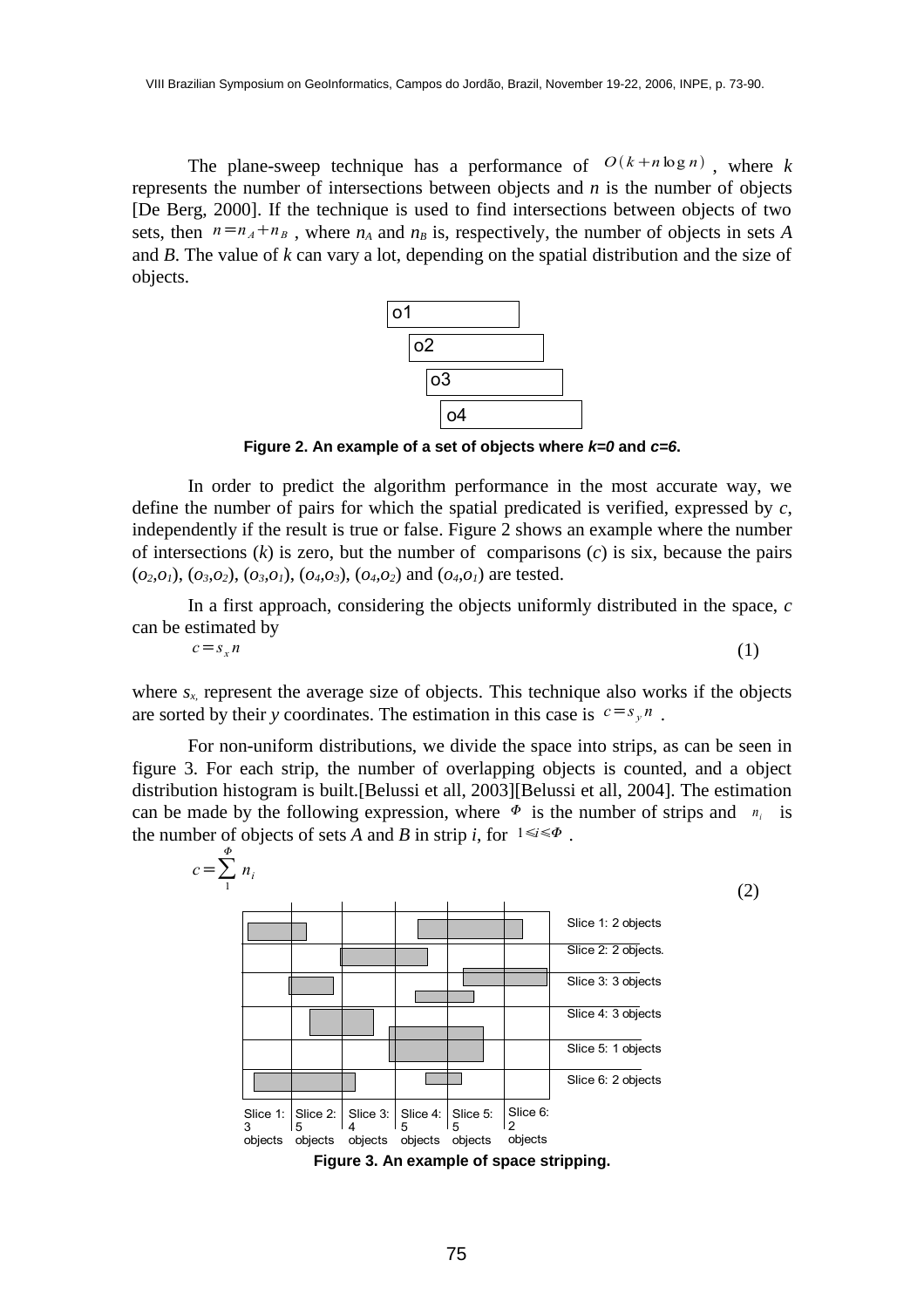|                                                    | Although the size of objects might not appear to be important, it has an impact in<br>the number of objects in each strip. Figure 3 shows an example of a set of objects in a<br>space divided by 6 strips. As can be observed, the shape of objects significantly<br>modifies the number of objects per slice. |  |  |  |
|----------------------------------------------------|-----------------------------------------------------------------------------------------------------------------------------------------------------------------------------------------------------------------------------------------------------------------------------------------------------------------|--|--|--|
|                                                    | Table 1. The symbols and their meanings.                                                                                                                                                                                                                                                                        |  |  |  |
| <b>Symbol</b>                                      | <b>Meaning</b>                                                                                                                                                                                                                                                                                                  |  |  |  |
| $\boldsymbol{k}$                                   | Number of intersecting pairs of objects                                                                                                                                                                                                                                                                         |  |  |  |
| $\mathcal{C}_{0}^{0}$                              | Number of pairs of objects tested to verify if attends to the spatial<br>predicate                                                                                                                                                                                                                              |  |  |  |
| $n^A, n^B$                                         | Number of objects in sets $A$ or $B$ , respectively                                                                                                                                                                                                                                                             |  |  |  |
| $s_x^A$ , $s_y^A$ , $s_x^B$ , $s_y^B$              | Average size on axle x or y, for sets A or set B.                                                                                                                                                                                                                                                               |  |  |  |
| $b^A, b^B$                                         | Number of disk blocks occupied by sets $A$ or $B$ .                                                                                                                                                                                                                                                             |  |  |  |
| M <sub>o</sub> , M <sub>b</sub>                    | Memory size on number of objects and number of blocks                                                                                                                                                                                                                                                           |  |  |  |
| $t_{sr}$ , $t_{sw}$                                | Average time to sequential read/write operations.                                                                                                                                                                                                                                                               |  |  |  |
| $t_{rr}$ , $t_{rw}$                                | Average time to random read/write operations.                                                                                                                                                                                                                                                                   |  |  |  |
| $t_{coord}$                                        | Time to compare two coordinates, in double precision                                                                                                                                                                                                                                                            |  |  |  |
| $t_{\text{inter}}$                                 | Time to verify if two objects intersects                                                                                                                                                                                                                                                                        |  |  |  |
| $t_{RPM}$                                          | Time to verify if two objects intersects and if attends the<br>Reference Point Method (RPM).                                                                                                                                                                                                                    |  |  |  |
| $h$ , $h_A$ , $h_B$                                | Height of R-Trees.                                                                                                                                                                                                                                                                                              |  |  |  |
| $n_i^A, n_i^B$                                     | Number of nodes on <i>i</i> level of a R-Tree.                                                                                                                                                                                                                                                                  |  |  |  |
| $s^A_{x,i}, s^A_{y,i}$<br>$S_{x,i}^B, S_{y,i}^B$   | Average size of nodes in level i of a R-Tree.                                                                                                                                                                                                                                                                   |  |  |  |
| Fanout                                             | Fanout of a R-Tree                                                                                                                                                                                                                                                                                              |  |  |  |
| $S_x^{Strips}$ , $S_y^{Strips}$                    | Average size on strips that divides the space.                                                                                                                                                                                                                                                                  |  |  |  |
| $\Phi$ , $\Phi$ <sub>H</sub> , $\Phi$ <sub>V</sub> | Number of slices that divides the space                                                                                                                                                                                                                                                                         |  |  |  |
| $\overline{P}$                                     | Number of partitions                                                                                                                                                                                                                                                                                            |  |  |  |
| $\rho$                                             | Probability of a certain block to be in the memory buffer.                                                                                                                                                                                                                                                      |  |  |  |
| 0                                                  | Percentage of partitions that overflowed                                                                                                                                                                                                                                                                        |  |  |  |
| $b_o$                                              | Number of overflow buffers                                                                                                                                                                                                                                                                                      |  |  |  |
| r                                                  | <b>Replication factor</b>                                                                                                                                                                                                                                                                                       |  |  |  |

|  |  |  |  |  | Table 1. The symbols and their meanings. |
|--|--|--|--|--|------------------------------------------|
|--|--|--|--|--|------------------------------------------|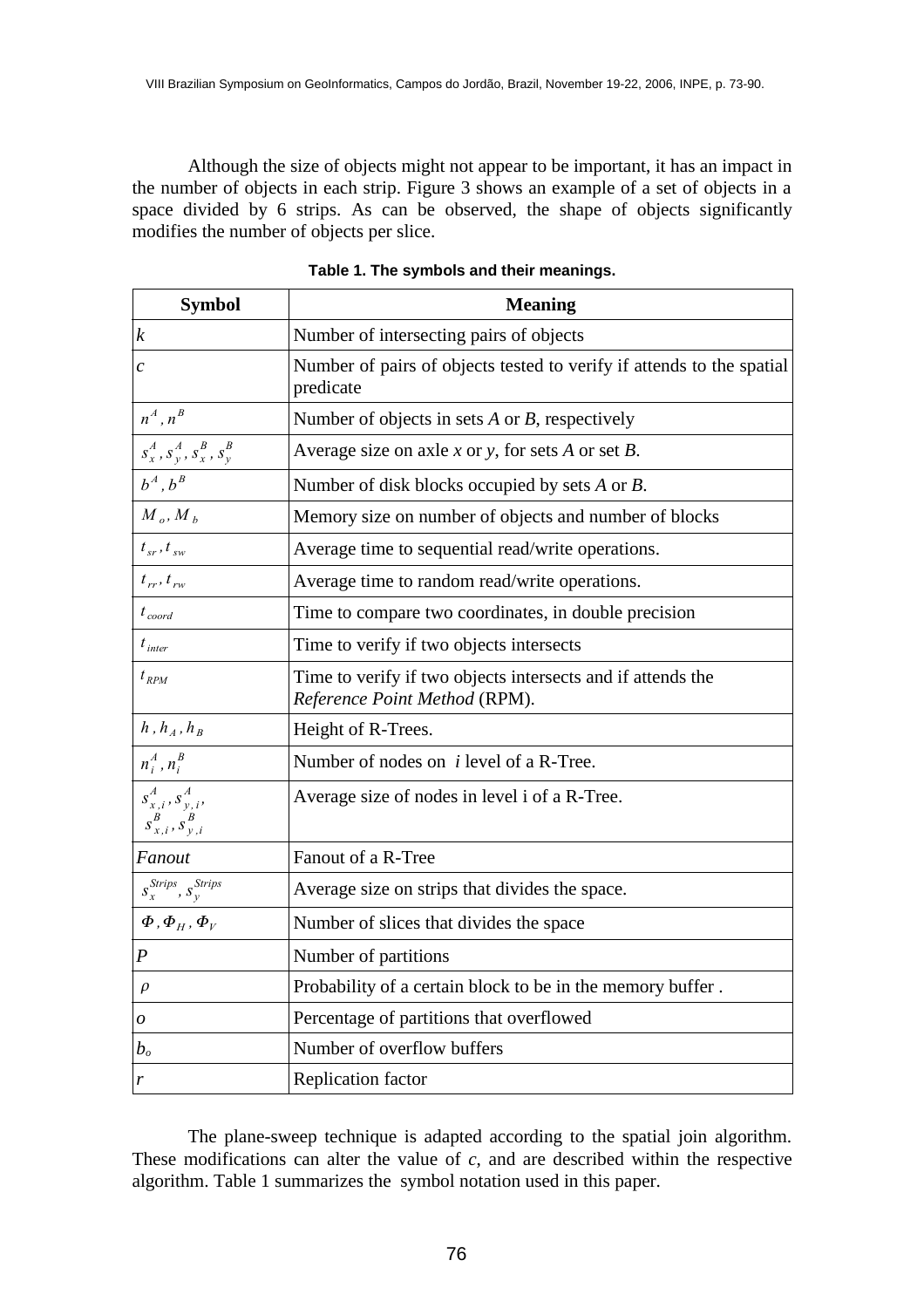#### **2.2 Synchronized Tree Transversal**

The Synchronized Tree Transversal (STT) [Brinkhoff et all, 1993] algorithm needs that both sets are indexed, in advance, for two different R-Trees, named  $R_A$  and  $R_B$ . Nodes of both R-Trees are compared, in a synchronized way. The number of nodes comparisons was defined in [Huang e Jing, 1997], as

Comp=
$$
\sum_{i=1}^{h-1} \sum_{1}^{n_i^4} \sum_{1}^{n_i^8} (min(s_{x,i}^A + s_{x,i}^B), 1) \times (min(s_{y,i}^A + s_{y,i}^B), 1)
$$
\n(3)

Initially, the height of both trees are considered to be equal and is expressed just by *h*. Be  $n_i^A$  the number of nodes of set *A* in level *i* of the R-Tree  $R_A$ , and  $1 \le i \le h$ . The average size, in the axis *x*, of nodes or MBR in level *i* is represented by  $s_{x,i}^4$ .

Based on [Theodoridis, 1996][Theodoridis, 1998][Huang,1997], the number of I/O operations when the buffer size is equal to zero is defined as  $Zj = 2 + 2Comp$ . Introducing a buffer,  $\rho$  represents the possibility of a certain node being found in buffer memory, reducing the number of I/O operations to

$$
io_{STT} = n_R^A + n_R^B + (Zj - n_R^A - n_R^B)\rho
$$
\n(4)

The expression for the CPU performance depends on the number of nodes comparisons (3). For each node comparison, *2Fanout* objects are involved, at maximum, resulting in

$$
cpu_{STT} = O(c_{STT} + 2 Fanout \log 2 Fanout)
$$
\n<sup>(5)</sup>

An adequate value for  $c_{STT}$  is necessary to complete the expression. The R-Tree divides the space in an irregular way. Two objects, aligned on the *x* axis, can be allocated in different nodes. As a result, they will not be compared to evaluate the spatial predicate, reducing *c*. If let  $s_1^R$  be the average size of leaves, *c* can be estimated by 77 The expression of the CFU performation Symposium on Geodennesian Campos (SYP) and the Symposium needs by the Symposium of the Symposium of the Symposium on Symposium on Symposium on Symposium on Symposium on Symposium

$$
c_{STT,1} = \frac{c}{s_1^R} \tag{6}
$$

The value of *c*, for internal levels, depends on the number and average size of nodes of the lower level.

$$
c_{STT,i} = min(s_{x,i+1}^A + s_{x,i+1}^B, 1) \times n_{i+1}^A \times n_{i+1}^B
$$
\n(7)

Add the number of comparisons in all levels, the value of *c* for the entire R-Tree is obtained.

$$
c_{STT} = \sum_{i=1}^{h} c_{STT,i} \tag{8}
$$

### **2.3 Iterative Stripped Spatial Join**

The Iterative Stripped Spatial Join (ISSJ) algorithm is an adaptation of the Iterative Spatial Join, proposed by Jacox and Samet [2003]. The main idea is, first, to sort the sets of objects separately. Then, the plane-sweep technique is applied, scanning both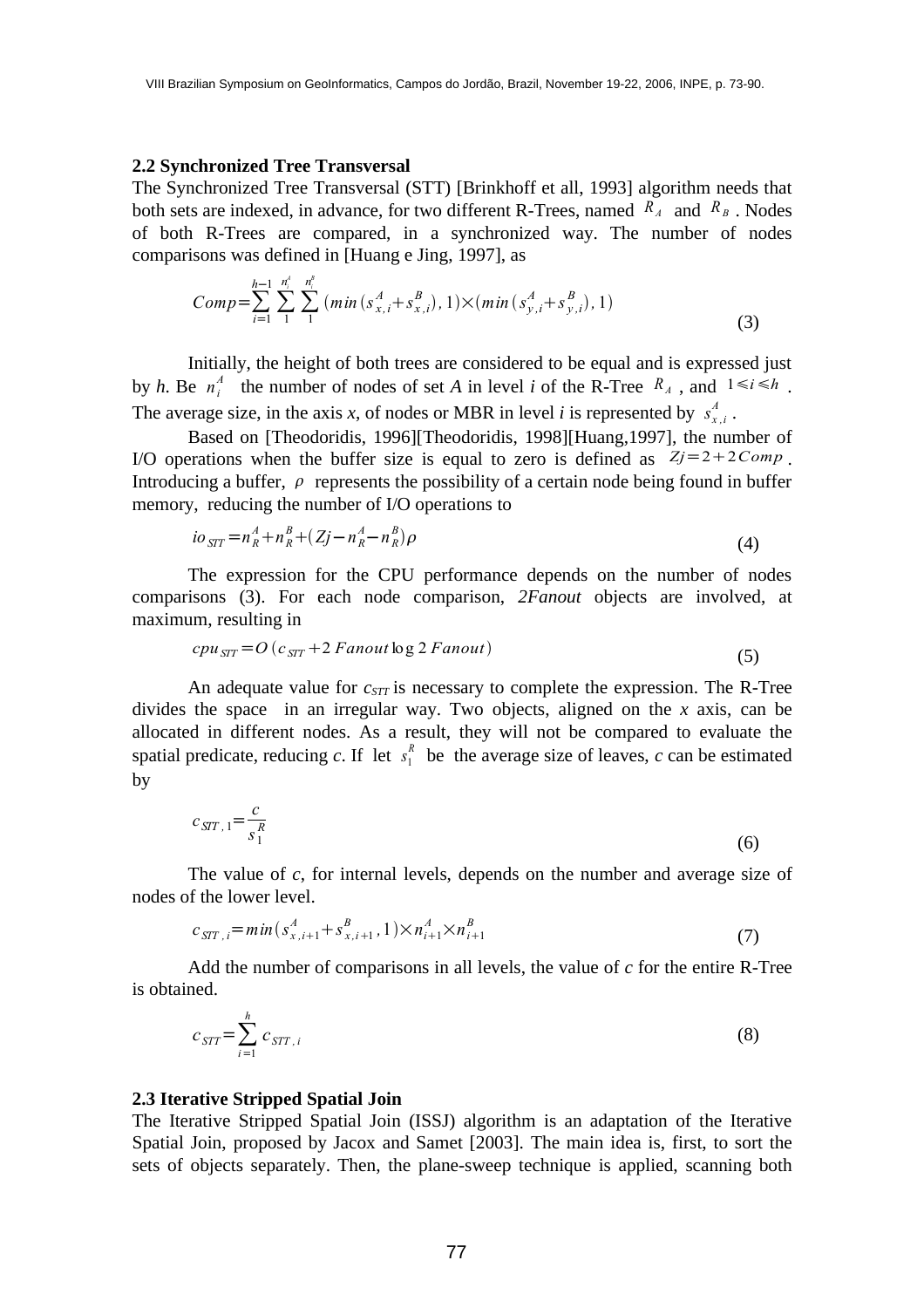sets in sequence. During the plane-sweep, just the active objects are maintained in memory. The space is divided in strips to reduce the number of comparisons. When an object is loaded to memory, it is assigned to one or more strips. A different active objects list is maintained for each strip. In this way, pairs of distant objects are not compared.

Considering a uniform distribution of objects, in each strip the number of objects is  $r(n^4 + n^B)/\Phi$ , where *r* represents the replication factor. It can be calculated as the number of objects, with replicas, over the original number of objects,  $r = (n_R^A + n_R^B) / (n^A + n^B)$ , resulting in a value greater than 1.

The number of I/O operations depends on whether the sorting is internal or external. The best case occurs if both sets are sorted using an internal algorithm. Then, the number of I/O operations is

$$
io_{ISSJ}=3(b^4+b^B)
$$
\n<sup>(9)</sup>

The worst case occurs if both sets are sorted by an external algorithm. The number of I/O operations increases to

$$
i\sigma_{ISSJ} = (b^A + b^B) + 2b^A \times [\log_{M_b}(b^A)] + 2b^B \times [\log_{M_b}(b^B)]
$$
\n(10)

Due to the space division in the strips, the number of pair comparisons is reduced to

$$
c_{ISSJ} = \frac{r c}{\Phi} \tag{11}
$$

The expected performance of the algorithm is

$$
cpu_{JSSS} = O(c_{JSSJ} + r(n^4 + n^8) \log \frac{(r(n^4 + n^8))}{\Phi})
$$
\n(12)

#### **2.4 Partition Based Spatial Method**

As a first step, the PBSM [Patel and DeWitt, 1996] divides the space into a set of cells by applying a regular grid to it. A partition is a set of cells and each cell belongs to one, and only one, partition. A spatial object may intersect one or more adjacent cells, belonging to different partitions. The algorithm replicates the object descriptor in all intersecting partitions.

The objects are loaded to memory, distributed in partitions, and then reloaded to memory to the plane-sweep. For each object, three I/O operations are executed. But, a certain percentage of partitions, represented by *o*, overflows, because all objects don´t fit in memory at the same time, forcing another read/write operation. Replicas in the result set are avoided using the *Reference Point Method* (RPM) [Dittrich and Seeger, 2000]. Thus, the number of I/O operations can be expressed by: 78 Restricts, Symposium on Georiometers, Campos do Jordão, Read, November 19-22, 2006, INFE, p. 73-60.<br>
14 Stip sequence. During the plune-weverp, just the active objects, the mainlaines<br>
connect, The symposize is fortidd

$$
io_{PBSM} = (2 \sigma r^2 + 2r + 1)(b^4 + b^B) \tag{13}
$$

Due to space subdivision, the number of pairs of objects comparisons is reduced. If the number of horizontal cells is greater than the number of partitions, as figure 4a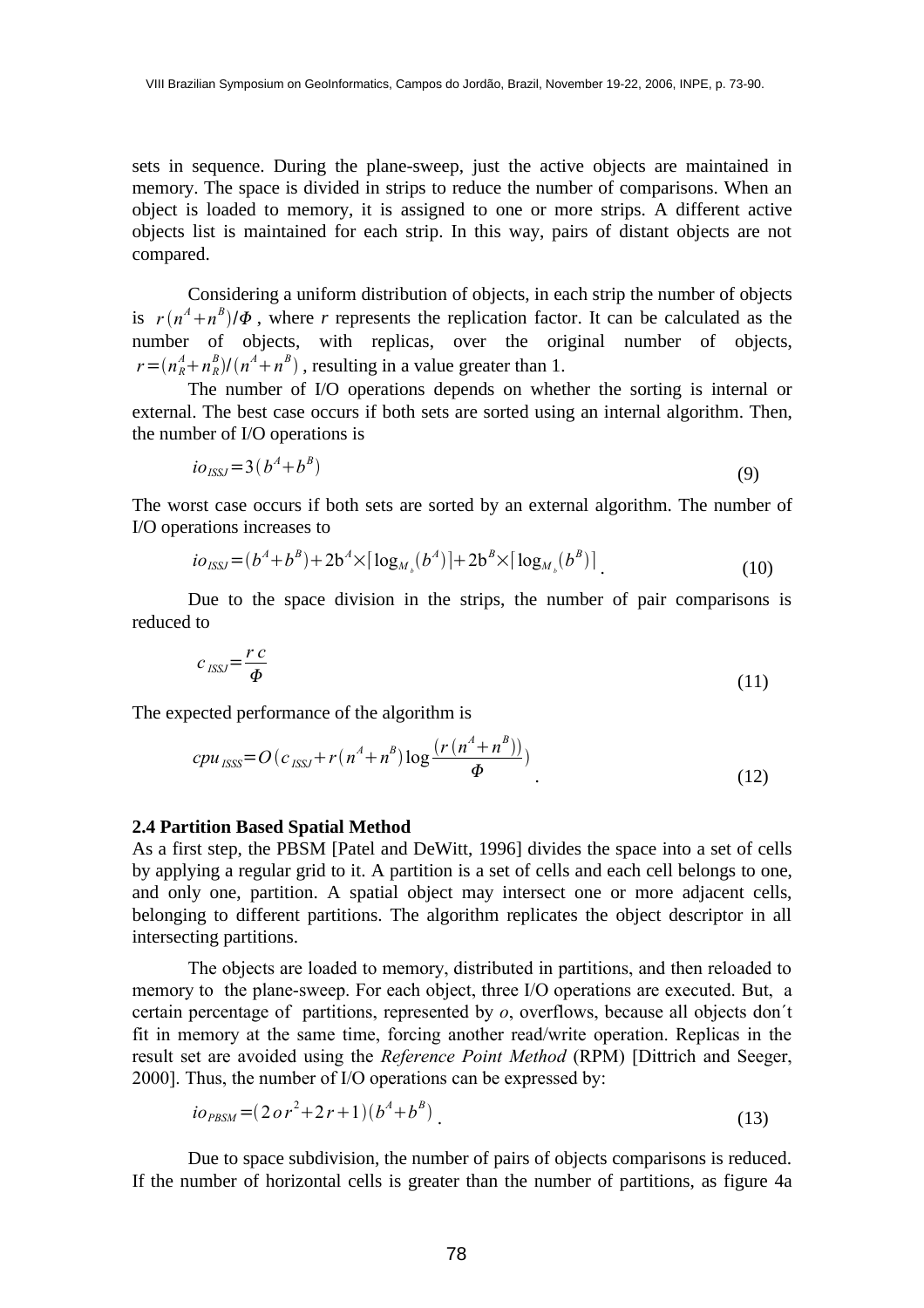shows, in a same row, more than one cell can be allocated to the same partition. If the number of horizontal cells is smaller, as in figure 4.b, considering just one row, each cell is allocated to a different partition. Being the number of horizontal cells represented by  $\Phi$ <sup>*H*</sup>, the value for *c* can be estimated by

VIII Bozallan Symposium on Geohotomatics, Camposoio do Jordão, Brazil, November 19-22, 2006, INPE, p. 73-90.

\nnows, in a same row, more than one cell can be allocated to the same partition. If the number of horizontal cells is smaller, as in figure 4.b, considering just one row, each 
$$
\Phi_n
$$
, the value for can be estimated by  $c_{\text{pr},00} = \frac{c}{\Phi_n}$ ,  $P > \Phi_n$ 

\n $c_{\text{pr},00} = \frac{c}{\rho}$ ,  $P \leq \Phi_n$ 

\n $c_{\text{pr},00} = \frac{c}{\rho}$ ,  $P \leq \Phi_n$ 

\n $c_{\text{pr},00} = \frac{c}{\rho}$ ,  $P \leq \Phi_n$ 

\n $c_{\text{pr},000} = \frac{c}{\rho}$ ,  $P \leq \Phi_n$ 

\n $c_{\text{pr},000} = \frac{c}{\rho}$ ,  $P \leq \Phi_n$ 

\n $c_{\text{pr},000} = \frac{c}{\rho}$ ,  $P \leq \Phi_n$ 

\n $c_{\text{pr},000}$ 

\n**Figure 4. Cell allocation, according to the number of partitions, using a round-robin scheme.**

\n $d$  (a) (b)

\n**Figure 4. Cell allocation, according to the number of partitions, using a round-robin scheme.**

\n $d$  (b) (c)  $d$  (d) (e)  $d$  (e)  $d$  (f)  $d$  (g)  $d$  (h)  $d$  (i)  $d$  (ii)  $d$  (ii)  $d$  (iii)  $d$  (iv)  $d$  (v)  $d$  (v)  $d$  (v)  $d$  (v)  $d$  (

**Figure 4. Cell allocation, according to the number of partitions, using a roundrobin schema.**

In a uniform distribution, all partitions have the same number of objects, including replicas. In this case, the plane-sweep technique for each partition processes  $r(n^4 + n^B)/P$  objects. As the plane-sweep is repeated for all partitions, the total number of comparisons is expected to be in an order of

$$
cpu_{PBSM} = O(c_{PBSM} + r(n^4 + n^B) \log \frac{r(n^4 + n^B)}{P})
$$
\n(15)

#### **2.5 Histogram-based Hash Stripped Join**

The Histogram-based Hash Stripped Join (HHSJ) [Fornari and Iochpe, 2004] has three main characteristics: the object descriptors are stored in a hash file organization; a bi dimensional histogram of object distribution defines the spatial extension of each partition; and, when it loads objects to memory, it divides the space by strips.

The histogram is maintained in a quadtree, so-called *HistQ*. Each of its quadrants represents a subdivision (a cell) of the global space. Each node contains a counter of the number of objects that intersects the space segment represented by this node of the quadtree. Each level of the quadtree represents a different histogram of object distribution, with a different degree of precision.

A hash file is created for each data set. It is organized in buckets, assuming a static hash organization. The hash function associates a leaf node of *HistQ* to a specific bucket in the hash file. Therefore, there exists one bucket in the hash file for each leaf of the quadtree. If an object transposes quadrants and is counted in two (or more) leaf nodes of *HistQ*, its descriptor is replicated in two (or more) buckets. The number of replicated objects is defined during the creation of the hash file.

The minimum number of buckets is defined by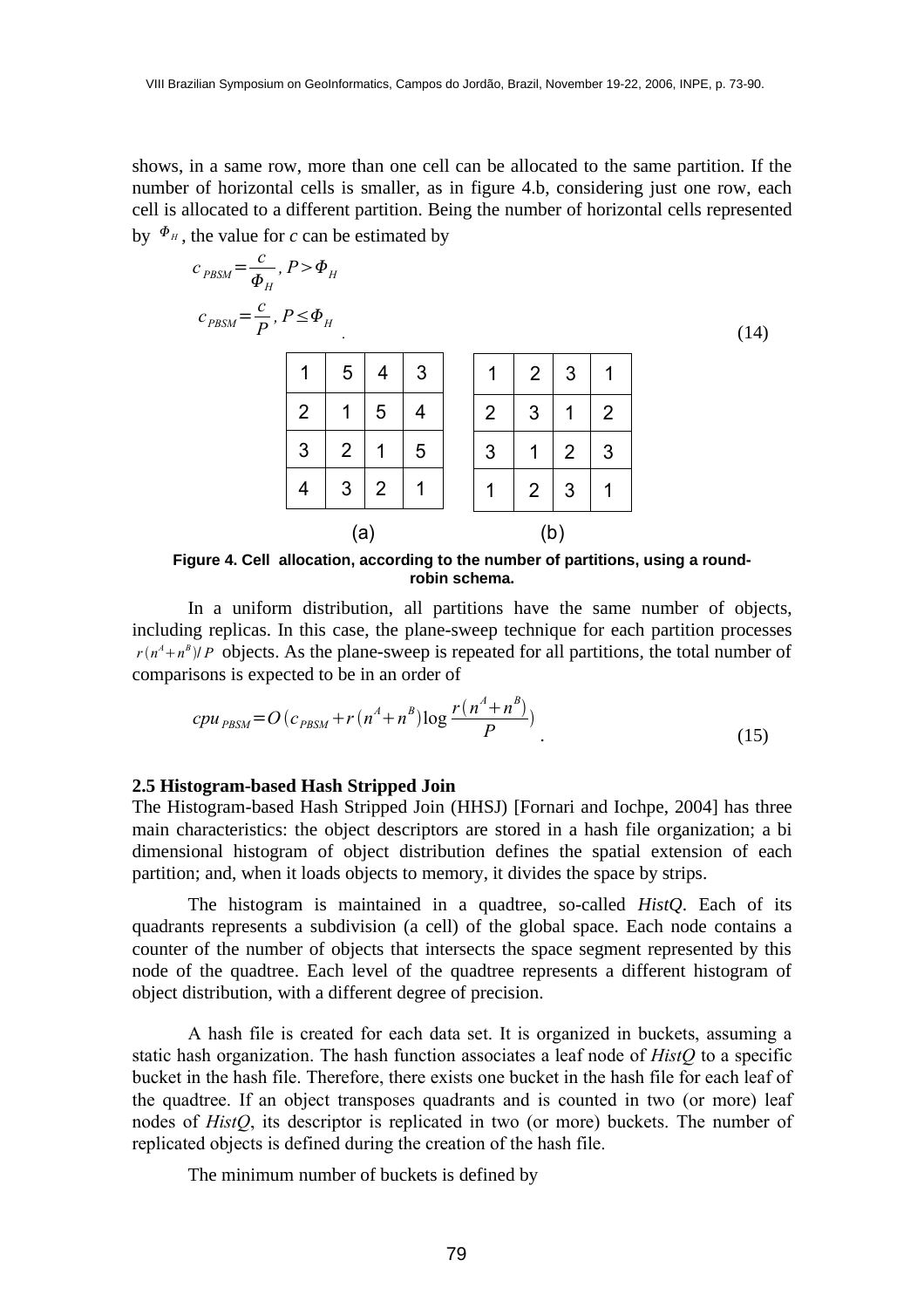$$
Buckets = \lceil \frac{n}{Fanout} \rceil
$$
\n(16)

Using (16), the height of the *HistQ* can be calculated by

$$
h = \left[ \log_4 Buckets \right] \tag{17}
$$

In fact, the number of buckets, and, considering a disk block for each bucket, is  $b=h^4$ .  $(18)$ 

Because some buckets in the hash file can overflow, some additional disk blocks are necessary.

To carry out the test of spatial predicate in pairs of objects, first, the HHSJ loads the *HistQ* of both sets to main memory. Based on them, partitions and respective boundaries are defined. Each partition is spatially defined by the corresponding selected quadrants in both quadtrees. The space is divided in an irregular way. Regions more densely populated are divided into small areas, to maintain the number of objects pertaining to a partition into the available memory. VIII Brazilian Symposium or Georiormatics, Campos do Jordão Brazil, November 19-22, 2006, INPE, P.360<br>
Brocketts =  $\left|\frac{n}{Famow} \right|$ .<br>
Using (16), the height of the *Hiss*() can be calculated by<br>  $h = \left| \log_e Bhckber \right|$ .<br>
In free

Before, the algorithm processes each partition separately. First it identifies the buckets that are covered by the partition. Then, the object descriptors stored in each bucket are loaded to memory.

The algorithm just loads to memory both *HistQs* and all buckets, including overflow buckets, of each hash file. So, the number of I/O operations is

$$
i\sigma_{HSSJ} = b_A^{HistQ} + 4^{h_A} + b\sigma_A^{Hash} + b_B^{HisIQ} + 4^{h_B} + b\sigma_B^{Hash}
$$
\n(19)

The number of comparisons between pairs of objects is reduced by two factors: the number of partitions (*P*) and the number of strips inside each partition (*l*). As the space is divided in an irregular way, we use the mean partition size, expressed by  $s_x^{Part}$ and a constant number of strips, for all partitions, resulting in

$$
c_{\text{HHSJ}} = \frac{c}{s_x^{\text{Part}} \times \Phi} \tag{20}
$$

the performance in CPU can be estimated by

$$
cpu_{HHSJ} = O\left(c_{HHSJ} + r\left(n^A + n^B\right)\log\frac{r\left(n^A + n^B\right)}{p\Phi}\right)
$$
\n<sup>(21)</sup>

### **3. The System Architecture**

The performance analysis, although correct, simplifies many cases. To compare the algorithms in real situations, a software system was implemented to carry out the tests between them. The main components of its architecture are shown in figure 5.

To acquire real data sets, one tool converts different data formats to the internal files. Another tool generates synthetic data sets. This second type of data is valuable for performance tests, because the user can control the parameters that describe the data set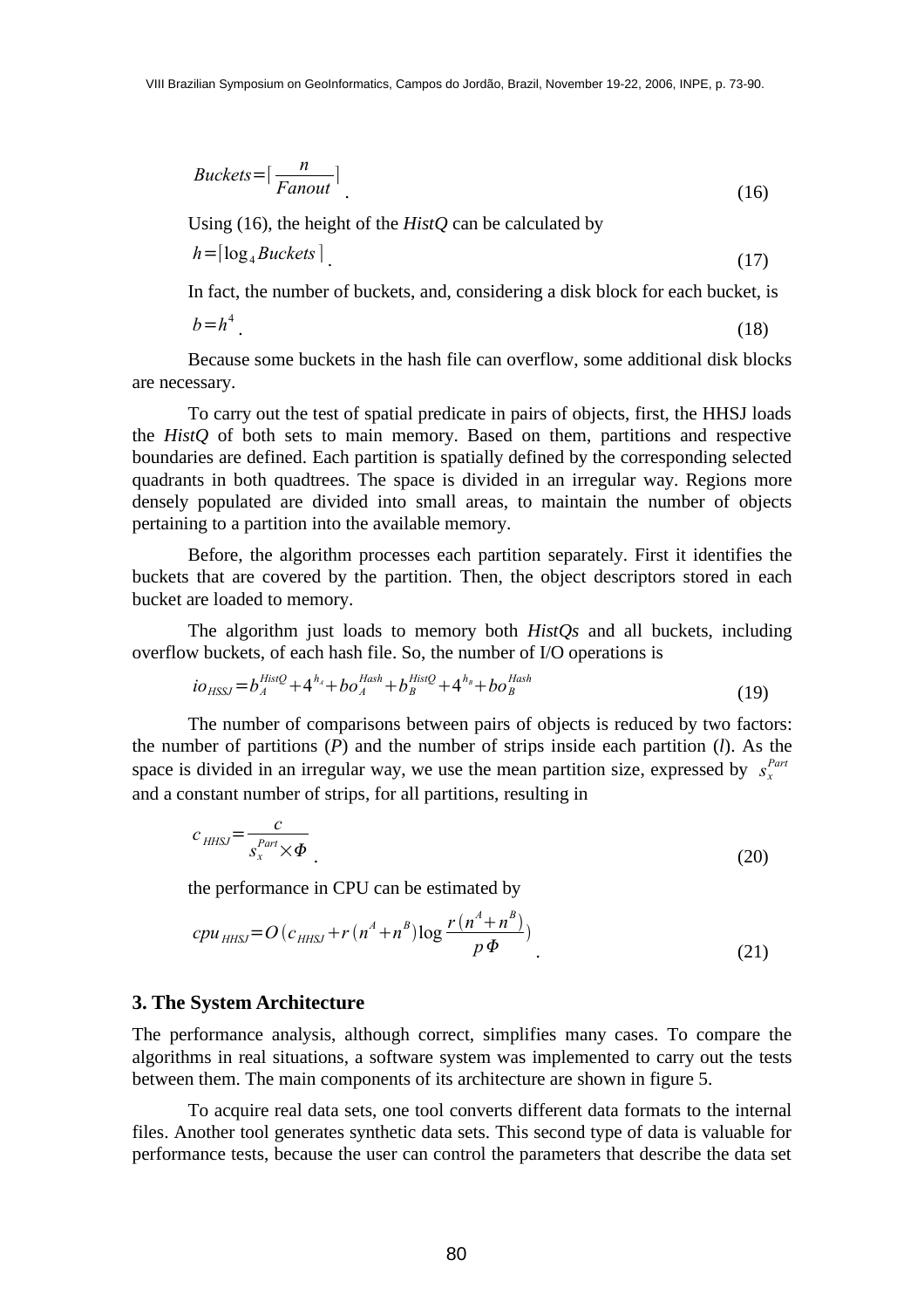characteristics, changing one or two of them in each data set, and then test the algorithms to verify differences in the their performance.

The main component in the system architecture is the join module, which contains the spatial join algorithms implemented. The design of the join module allows one to plug and play other algorithms easily.

When running a test, the user specifies the desired algorithm and the size of main memory. The buffer capacity is measured in number of pages and each page has a fixed size of 4Kb. For the STT algorithm, a specific R-Tree Oriented Buffer was implemented for better performance. The other three algorithms use a traditional LRU buffer.



**Figure 5. The main component in the implemented system architecture is the join module, containing a set of different algorithms.**

For all algorithms, the overall response time and number of I/O operations can be obtained. For specific algorithms, other values, like the replication factor or the size and height of R\*-Tree, can be obtained.

The entire system was implemented in C language, for Linux operating system, by us. During tests, the system operating buffer was turned off, so as to not influence the result time. All tests were performed on an Intel 2.4GHz, with 512 Mb of RAM and SCSI disks.

### **3.1 Data Sets**

The artificial data sets were generated by the system, and the real data sets were obtained from different sources. Table II shows the name, description, cardinality and average size on both axes for each real data set, grouped by its source. As can be seen, we used a great number of real data sets, with very different characteristics. The cardinality has an obvious importance, because it defines the workload for the algorithm. The average size of objects is important because it defines, to a great extent, the number of pairs of objects that will be compared.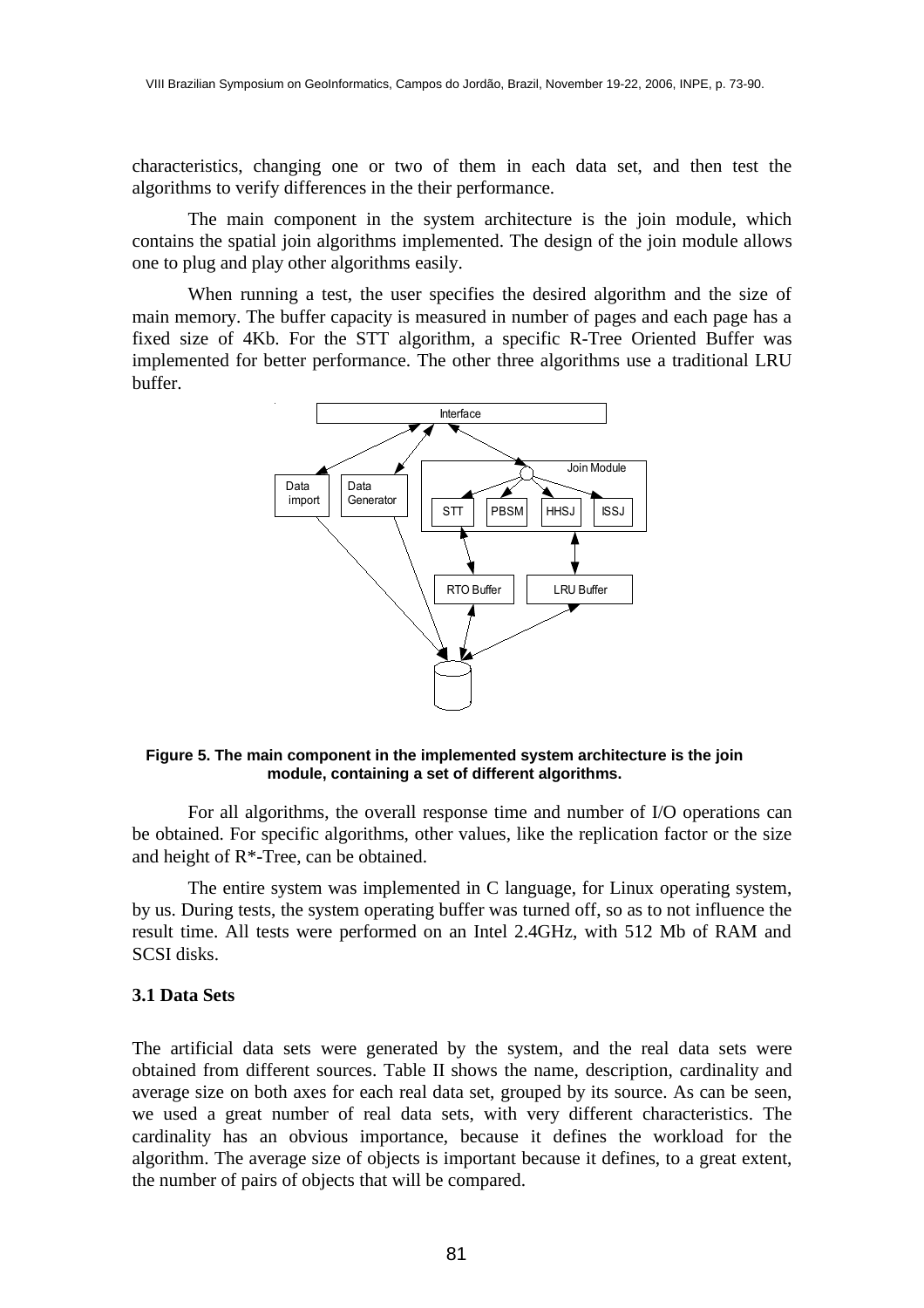| ca_streets<br>ca_streams | Source: R-Tree Portal (www.rtreeportal.org)                                                                                                                                                                                                                                                                            |           | blocks | size on X | size on Y |
|--------------------------|------------------------------------------------------------------------------------------------------------------------------------------------------------------------------------------------------------------------------------------------------------------------------------------------------------------------|-----------|--------|-----------|-----------|
|                          |                                                                                                                                                                                                                                                                                                                        |           |        |           |           |
|                          |                                                                                                                                                                                                                                                                                                                        |           |        |           |           |
|                          | Californian streets - multilines                                                                                                                                                                                                                                                                                       | 2.249.727 | 13.157 | 0,016%    | 0,013%    |
|                          | Californian streams of water -<br>multilines                                                                                                                                                                                                                                                                           | 98.451    | 576    | 0,184%    | 0,157%    |
| ge_roads                 | German roads - multilines                                                                                                                                                                                                                                                                                              | 30.674    | 180    | 0,146%    | 0,108%    |
| ge_utility               | German public utility networks 17.791<br>- multilines                                                                                                                                                                                                                                                                  |           | 103    | 0,236%    | 0,169%    |
| ge_rrlines               | German railroads - multilines                                                                                                                                                                                                                                                                                          | 36.334    | 213    | 0,117%    | 0,084%    |
| ge_hypsogr               | German hypsographic data -<br>multilines                                                                                                                                                                                                                                                                               | 76.999    | 451    | 0,067%    | 0,048%    |
| gr_roads                 | Greek roads - multilines                                                                                                                                                                                                                                                                                               | 23.278    | 137    | 0,188%    | 0,187%    |
| $gr\_rivers$             | Greek rivers - multilines                                                                                                                                                                                                                                                                                              | 24.650    | 145    | 0,187%    | 0,200%    |
| la_streets               | Los Angeles streets - multilines                                                                                                                                                                                                                                                                                       | 131.461   | 769    | 0,035%    | 0,029%    |
| larr                     | Angeles<br>railroads<br>Los<br>multilines                                                                                                                                                                                                                                                                              | 128.971   | 755    | 0,086%    | 0,071%    |
|                          | Source: Bureau of Transportation Statistics (USA) – www.bts.gov                                                                                                                                                                                                                                                        |           |        |           |           |
| usa countie<br>S         | Counties - polygons                                                                                                                                                                                                                                                                                                    | 3.236     | 19     | 0,0049%   | 0.01%     |
| usa_rr                   | Railroads - multilines                                                                                                                                                                                                                                                                                                 | 166.688   | 981    | 0,00049%  | 0,0041%   |
| usa_hydro                | Rivers - multilines                                                                                                                                                                                                                                                                                                    | 517.538   | 2959   | 0,00049%  | 0,0009%   |
|                          | <b>4. Rules for Performance Optimization</b>                                                                                                                                                                                                                                                                           |           |        |           |           |
|                          | In this section, the set of rules for performance optimization is presented. Each rule is<br>explained and exemplified, showing the results of performed tests.                                                                                                                                                        |           |        |           |           |
|                          | <b>Rule 1:</b> the DBMS can estimate $k$ for each axle and choose the one with minor<br>value of $k$ , optimizing the plane-sweep.                                                                                                                                                                                     |           |        |           |           |
|                          | The rule proposes that the GDBMS, first, must estimate the number of<br>comparisons to be made in each axle, and, after, performed the spatial join algorithm<br>sorting the data by the choosen axle. Two estimation approaches are suggested, one<br>based on a single formula (1), another based on histograms (2). |           |        |           |           |

|  |  | Table 2. Real Data sets Characteristics |
|--|--|-----------------------------------------|
|  |  |                                         |

## **4. Rules for Performance Optimization**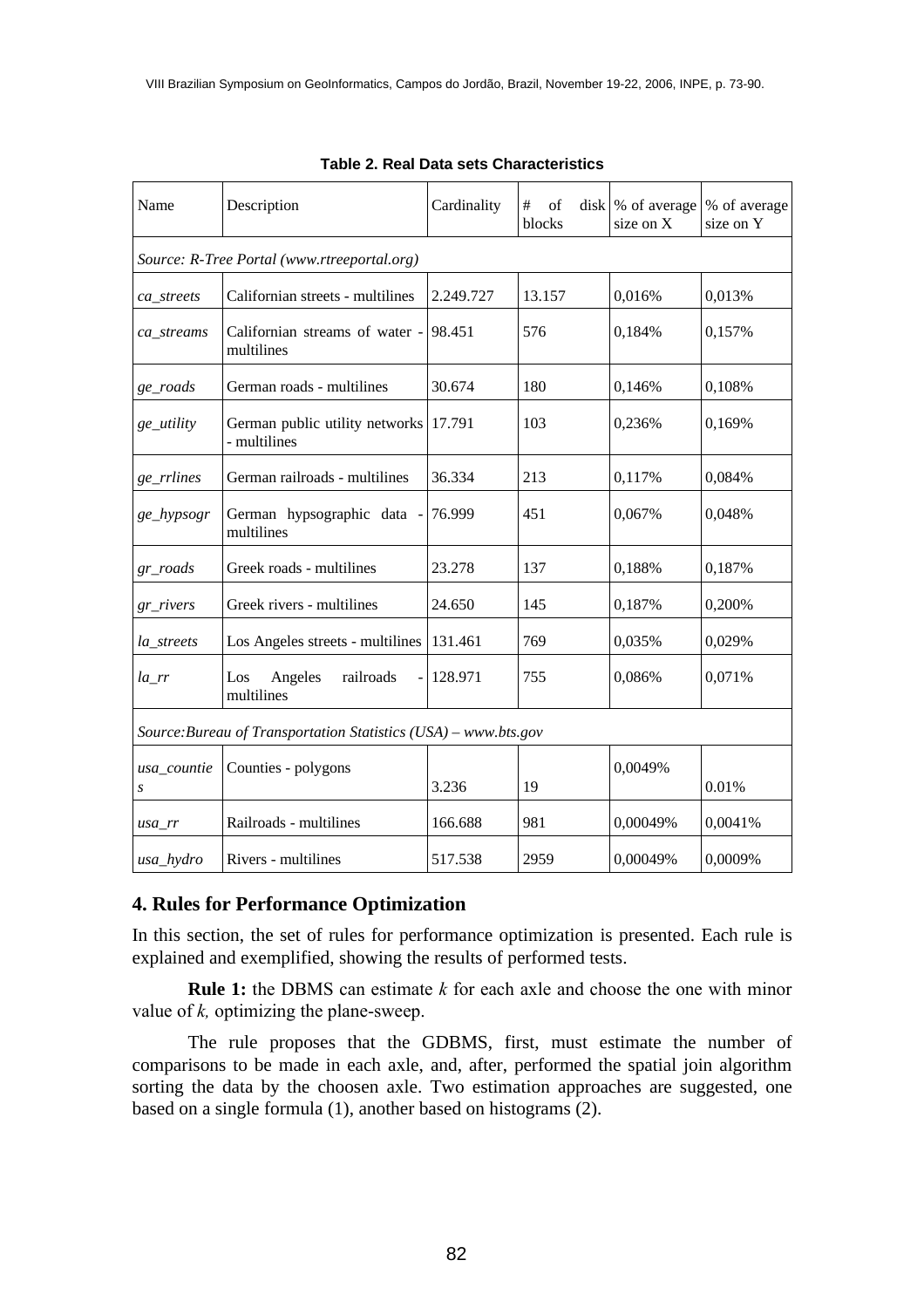

**Figure 6. Graph of response time varying the shape of objects.**

Firstly, we generate a number of synthetic data sets, varying the shape of the MBR, from a relation of 5:1 to a relation of 1:5. The cardinality of data sets are, always, 200.000 objects. The graph in figure 6 shows the response time for each algorithm, sorting by the same axle in all tests, making clear the minimizing possibilities of the axle choice.

We run all possible joins between real sets, sorting by both axles to validate both alternatives. When the difference between response time was less than 5%, we discard the join, because the difference is closed that both sorting alternatives seems to be good enough. In this way, we concentrate in greater differences, where the choice are relevant. Alternative 1, based just in mean size, choose the right axle in 29 times, but the wrong axle 10 times, because it is a rough simplification of the data sets, representing a 74.3% of correct match. Alternative 2 presented a 100% of correct match, when the space is divided in 500 strips. The number of correct match is not affected by the spatial join algorithm.

This result indicates clearly that the histogram based prediction is superior and must be used always that is possible, justifying the necessity to maintain the histograms always that an object is inserted or deleted from the data set. But, in a query plan, the spatial join can be performed after another operation, like a selection. In this case, the histograms are not available. Our suggestion is, during the anterior operation, create the histogram, according to the temporary set are written.

**Rule 2:** The STT algorithm is optimized defining nodes with a low number of entries. The total number of nodes will be greater, elevating the value of *Comp*, and defining a minimum limit for the rule.

The rule 2 intend to optimize the STT algorithm. The construction of  $R^*$ -Trees is performed using the STR algorithm [Leutenegger et all, 1997] to reduce the number of nodes and obtain a maximum occupation of entries in each node. This method reduces the number of I/O operations, because the size of R\*-Trees are minimized. Second, the buffer algorithm try to maintain non-leaf nodes in the memory buffer, because non-leaf nodes are more susceptible to reloads than leaf nodes, also, reducing the number of I/O operations.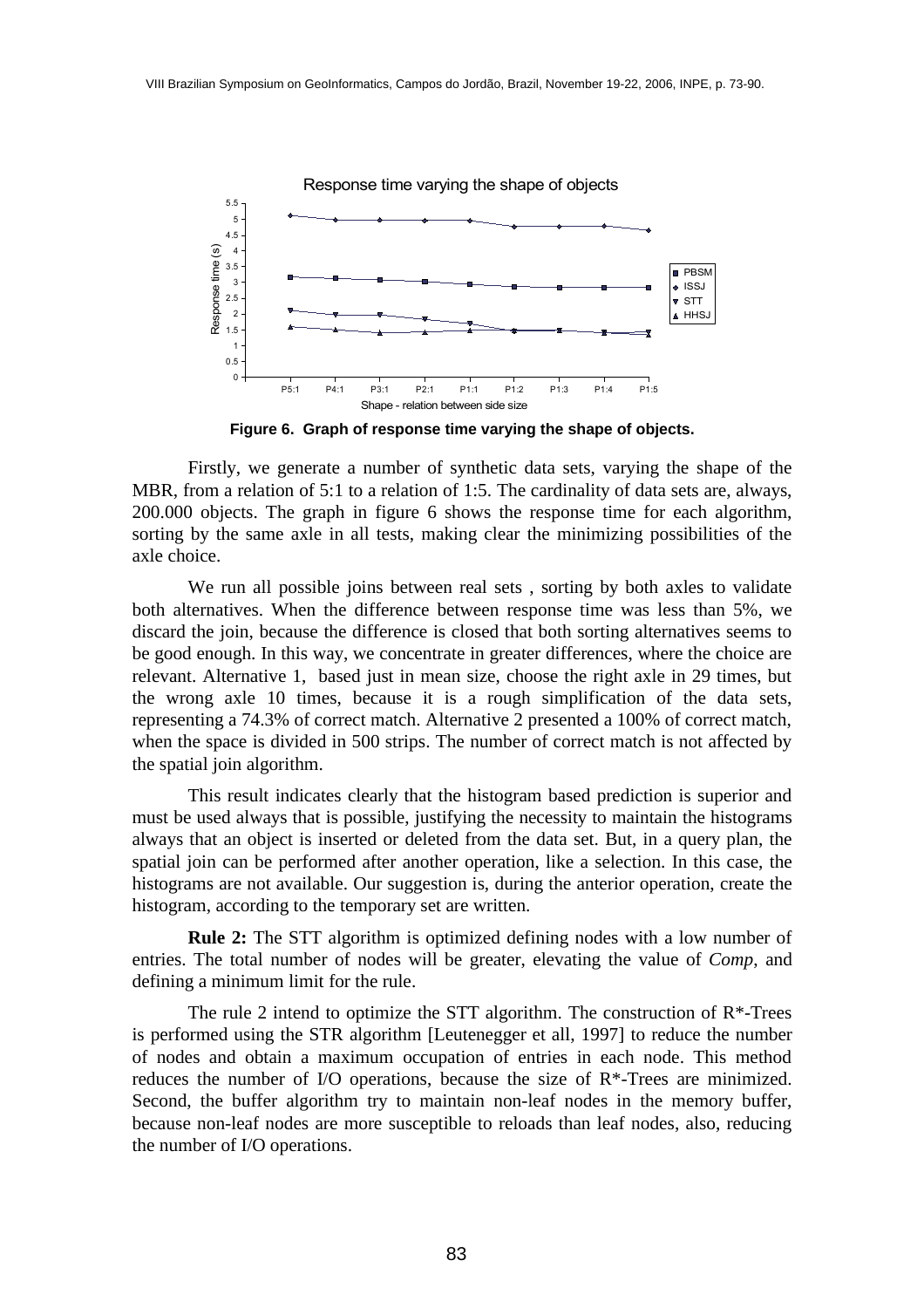The rule changes the number of entries in a node, called *fanout*. The number of leaf nodes can be calculated as  $n_{\text{Leas}} = \lfloor n / \text{fanout} \rfloor$ . The number of non-leaf nodes, is proportional to the number of leaf nodes. So, if the fanout is reduced, the number of nodes are incremented, maybe, adding a new level to the R\*-Tree. By expression (3), the number of node comparisons are, also, increased, limiting the rule 2. Figure 7 shows the response time for three different cases of spatial join, varying the fanout from 10 to 146, that is the maximum fanout for a node maintained in just one block.



**Figure 7. Graph of response time using the STT algorithm, varying the fanout.**

Also, the influence of the buffer memory size was verified. The performance of STT algorithm is constant when the memory size increases, confirming the results showed by [Gatti and Magalhães, 2000]. In fact, the time to execute I/O operations represents a small part, in general, less than 2% of the total time, although the buffer hit ratio increases according to the memory size, reducing the number of I/O operation performed, as expected.

**Rule 3:** The ISSJ algorithm is optimized definining a great number of strips. The number of objects in each strip will be small, but the is limited by the adding of replicas.

The third rule is to increase the number of strips to optimize the algorithm ISSJ. But, this rule increments the replication factor, which penalizes the performance.



**Figure 8. Graph of response time and replication factor, for the ISSJ, varying the number of strips.**

The graph in figure 8 shows the response time of two different spatial joins, varying the number of strips and the replication factor. As can be seen, a small number of strips, four to eight, presents an increment in algorithm performance, reducing the response time. After this number of strips, the response time almost stabilize or present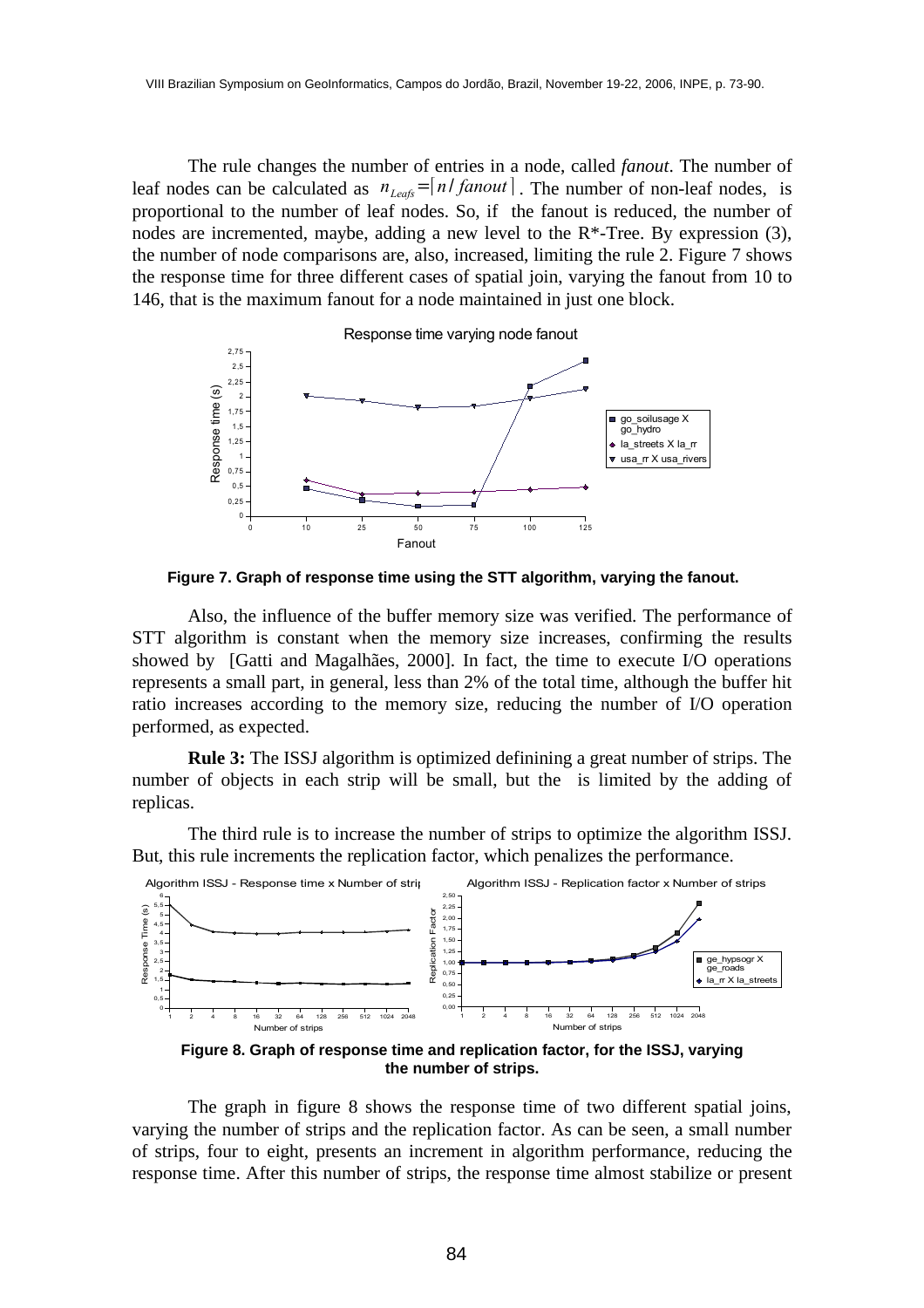a small increment, because the number of processed objects (original + replicas) increases exponentially.



**Figure 9. Graph of response time for algorithm ISSJ, varying the available memory size.**

Changing the available memory size, the performance of the algorithm suffers great impact of changing the sorting algorithm. The number of I/O operations is reduced, as well as, CPU cost. In the graph of figure 9, this fact is clear, with a step down according to the increase of memory size, in the exact point where there is enough memory to do an in-memory sorting of one of the joined sets. All operations were performed with a constant number of 8 strips.

**Rule 4**: The PBSM algorithm is improved setting a high value for the number of partitions using a small size of memory or just set a lower bound to the number of partitions. This rule is limited by the number of replicas, that increase the number of processed objects.



**Figure 10. Graph of response time for the algorithm PBSM, varying the available memory size.**

The rule 4 increases the performance of the PBSM algorithm by incrementing the number of partitions. In this rule, the replication factor is, also, increased, impacting the performance. The GDBMS can allocate less memory to the algorithm to control the number of partitions or directly set a value for *P*. Figure 10 shows the graph of response time of three spatial join operations, for which the available memory size was changed, to induce different number of partitions. As the memory size increases, the number of partitions is reduced, in general, increasing the response time, as expected from (15). In all cases, the algorithm uses a 32x32 grid of cells.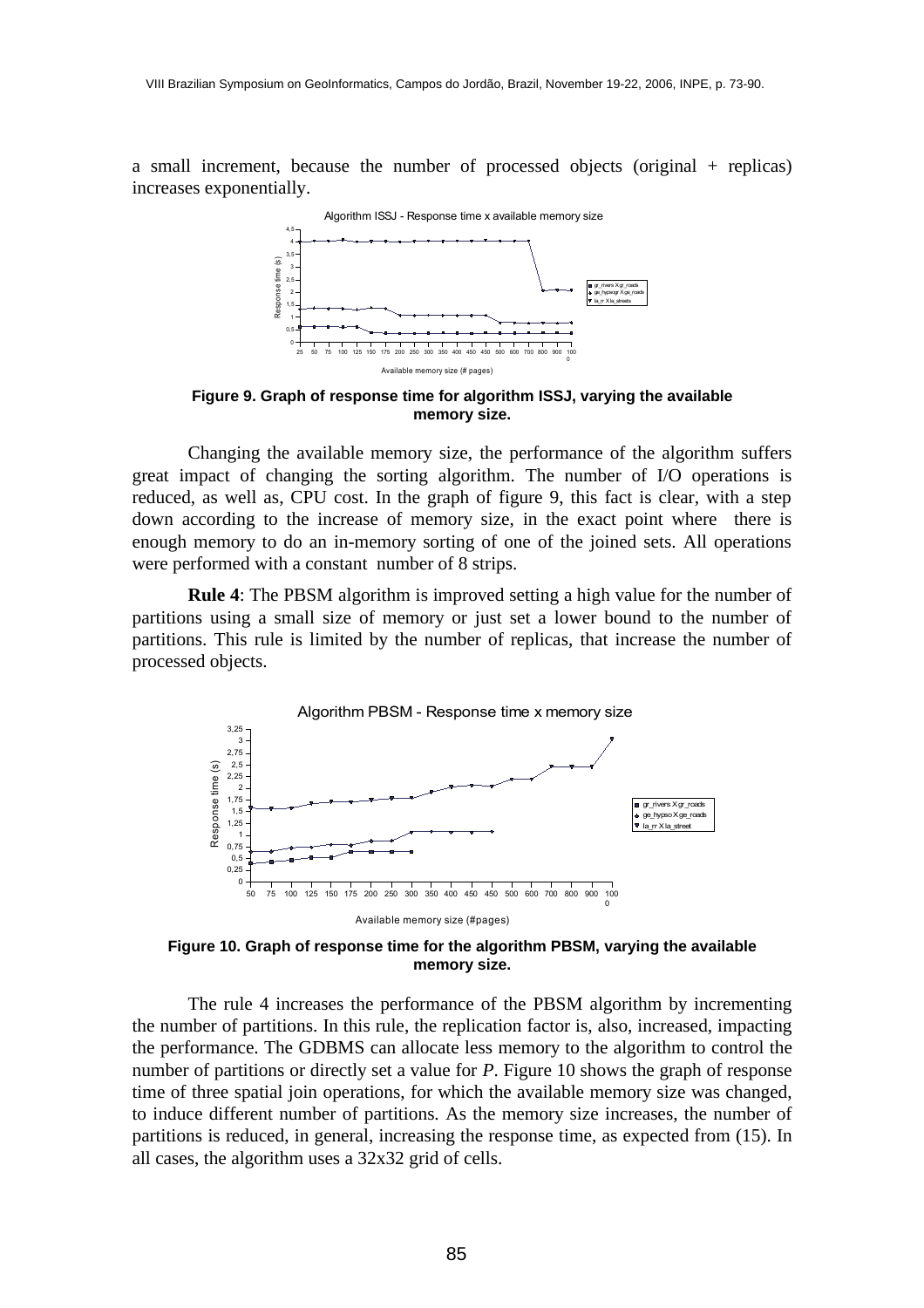

**Figure 11. Graph of response time for two cases joined using PBSM algorithm, varying the available memory size.**

Two cases can be seen in figure 11: one between real sets *ca\_streets* and *ca\_streams;* another between two synthetic data sets. They have the same cardinality of the real sets, but objects are uniformly distributed in the space*.* 

The set *ca\_streets*, with more than 2 millions of objects, is the key to understand the behaviour of response time. In small memory size, the number of partitions is greater than the number of cells defined by the default grid of 32x32. A redefinition of the grid to 64x64 cells is necessary, to map at least one cell for each partition. Using a finer granularity grid, the replication factor increases. Also, mapping just a few cells to one partition, more concentrated areas result in partitions that overflow, being necessary to execute a costly repartition procedure. As the available memory size increases, the distribution of objects in partitions become uniform, avoiding repartitions. After a certain memory size, the response time increases.

**Rule 5**: The HHSJ is improved setting a large value for the number of partitions and for the number of strips. This rule is limited, also, by the number of replicas, that increase the number of processed objects.

The rule 5 is a combination of the strategies 3 and 4, as the HHSJ algorithm combines aspects of both the ISSJ and the PBSM algorithms. Replication can occur in two moments when HHSJ is executed: during the creation of the hash file; and when objects are loaded into memory and divided by strips. As the creation of the hash file can be done only once when the set is loaded to the GDBMS, we concentrate our attention in the second moment, that occurs always when the set is involved in a spatial join operation.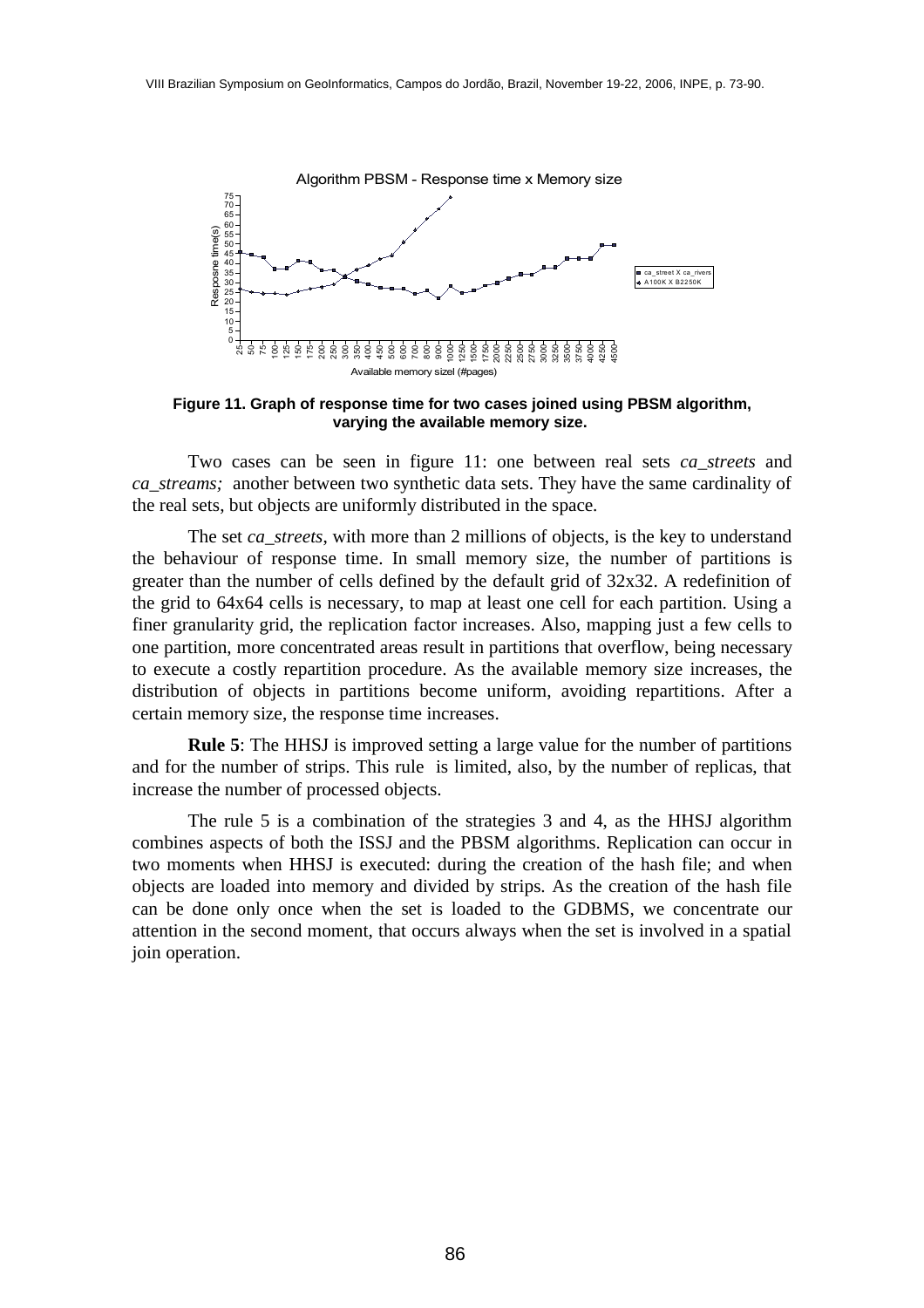

**Figure 12. Two graphs of response time for the algorithm HHSJ, varying the available memory size.**

Figure 12 shows two graphs of response time against available memory size. The number of partitions varies according to memory size, but we kept in 16 the number of strips in all cases. For small sets, the response time is almost constant. For larger sets, the response time increases with the available memory size, being constant after a certain amount of memory. This behavior is different than PBSM, where the response time just increase, not stabilizing. In HSSJ, the creation of strips, in memory, allows the stabilization, establishing a maximum value for the response time. For the largest set spatial join operation, *ca\_street* and *ca\_stream,* the stabilizing point is achieved just at almost 8Mb of memory, and is not visible in the graph.



**algorithm HHSJ, varying the number of strips.**

The graph in figure 13 shows the effect of change the number of strips in algorithm HHSJ, maintaining the available memory size. The behavior of response time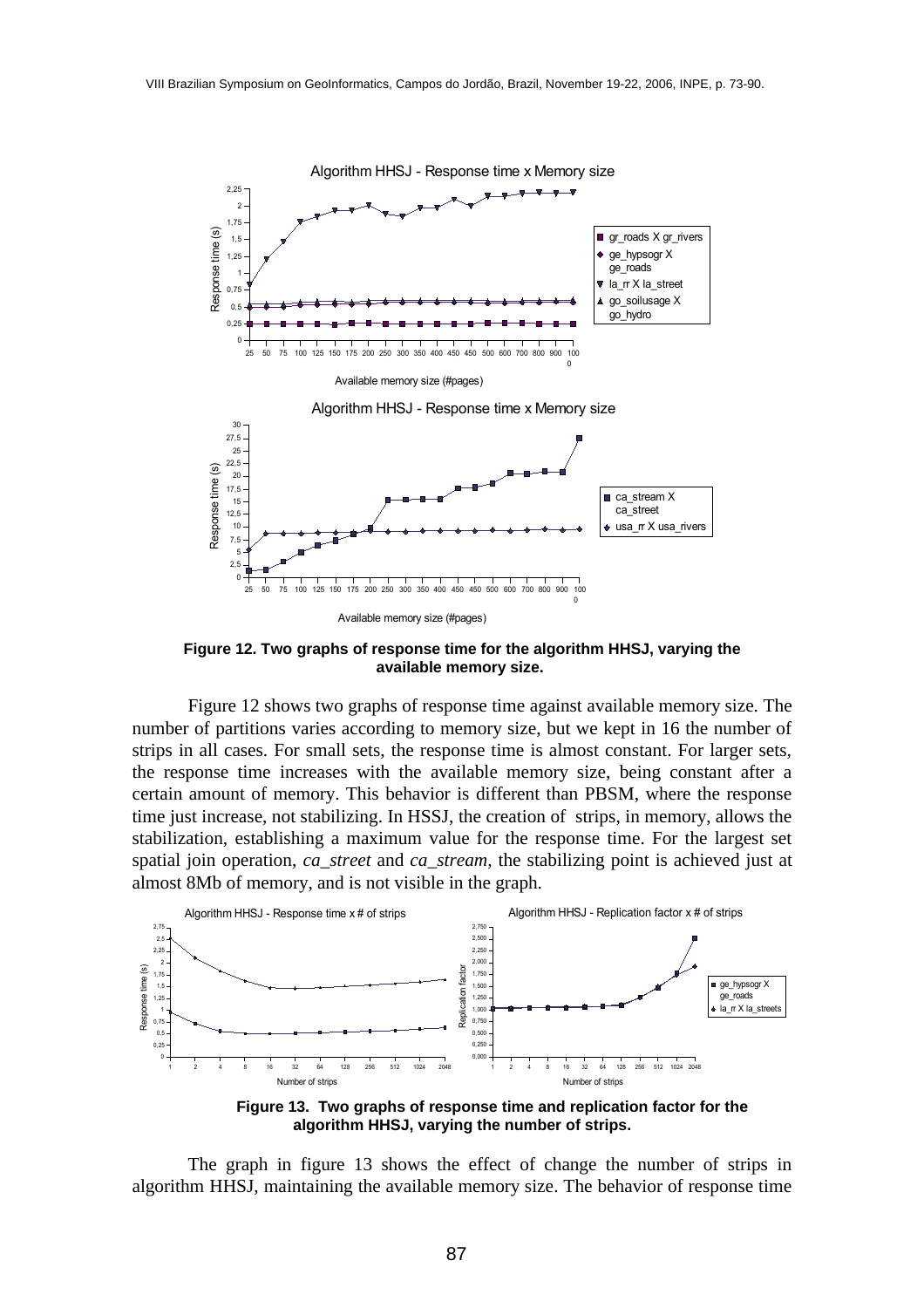is almost the same of the ISSJ: a small number of strips results in an important decrease of response time; a great number of strips produces many replicas, increasing the response time.

If the available memory size increases, the number of I/O operations is not changed, because the algorithm read all buckets only once to perform the operation.

## **5. Conclusions**

This paper first introduce expressions to predict the number of I/O operations and CPU performance of each studied algorithm, using an unified notation. After, a set of simple rules are established to improve the performance of such algorithms. Using tests with real and synthetic, response times were collected to prove the correctness of rules. In some situations, for example, spatial joining the sets *ca\_streets* and *ca\_stream* using PBSM*,* the response set varies between 20.3s and 48s, a difference of more than 50%. In some extreme cases, like optimizing the fanout in R-Trees, the STT algorithms can perform the spatial join more than 10 times faster.

The study concentrates in spatial join operation using bi-dimensional sets, but the proposed strategies can be easily extend to operate in three or more dimensional spaces and spatiotemporal data structures. Although tests with real data sets permit the evaluation of very different scenarios, we do not expected to cover all possibilities. The experiments can be carried out for other system architectures like palmtops, where some additional constraints can impact the performance. Another possibility is running in a grid architecture, but this imply a significative change in the code of investigated algorithms.

The goal of reducing CPU time can be explored in many other areas, like statistic databases, clustering spatial objects and text mining algorithms. Another aspect to investigate is the implications of CPU caches with 2Mb or more, in traditional databases algorithms.

Also, we propose that available GDBMS, like Oracle Spatial [Oracle, 2003], IBM DB2 Spatial Extender [IBM, 2005] and PostGis [Refractions Inc., 2005] can incorporate the proposed rules and more alternative file organizations, like sorted and hash files, and algorithms, like ISSJ and HHSJ. In general, they implement only some variation of R\*-Trees, reducing the number of spatial join algorithms to just three: STT, if both sets are spatial indexed; Scan&Index, if one set is indexed; and nested loops, if there is no indexes. But, even for this algorithms, some rules can increase the performance when executing spatial joins, because the differences in response time are large. VII Brazilian Symposium of Georithments, Campos do Jordão Brazil, November 19-22, 2005, Internsitive Creative Constraines (and II Brazil, 19-19) and the same of the ISSL: a small number of strips results in an important d

## **References**

Arge, L., O. Procopiuc, O. et al. (2000) "A Unified Approach for Indexed and Non-Indexed Spatial Joins". Proc. of 7<sup>th</sup> Int<sup>1</sup>. Conf. on Extending Database Technology, p. 413-429, 2000.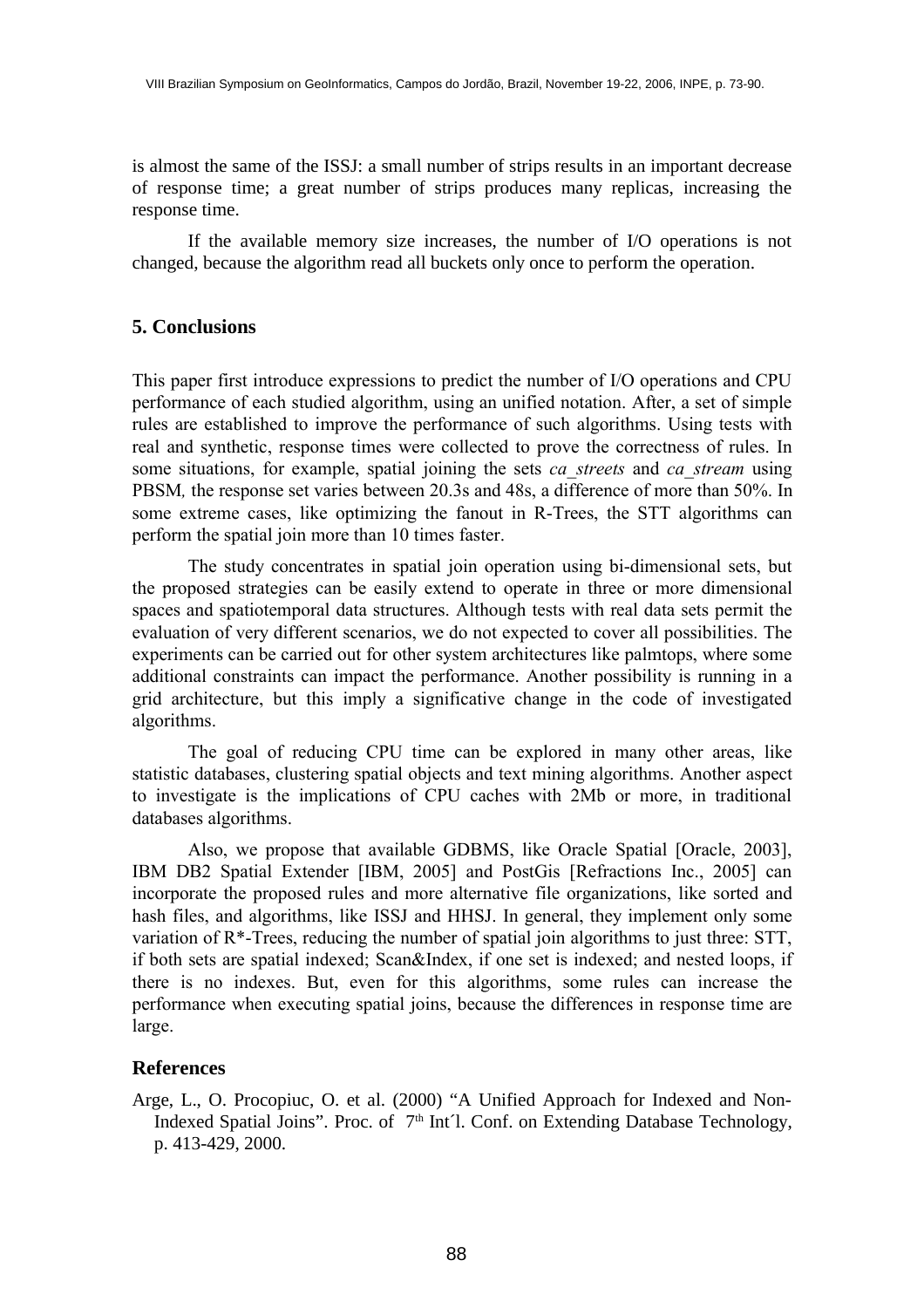- Arge, L., Procopiuc, O. et al. (1998) "Scalable Sweeping-Based Spatial Join" Proc. of VLDB, 1998, p.570—581, 1998.
- Belussi, A.; Bertino, E. and Nucita, A. (2003), "Grid Based Methods for Spatial Join Estimation" Proc. of  $11<sup>TH</sup>$  Symp. of Advanced Databases Systems, p.49-60, 2003.
- Belussi, A.; Bertino, E. and Nucita, A.(2004). "Grid Based Methods for Estimating Spatial Join Selectivity" Proc. of 12<sup>th</sup> ACM GIS, 2004.
- Brinkhoff, T.; Kriegel, H.P. and Seeger, B. (1993), "Efficient processing of spatial joins using R-trees" Proc. of ACM SIGMOD, p. 237-246, 1993.
- Dittrich, J.P. and Seeger, B. (2000), "Data Redundancy and Duplicate Detection in Spatial Join Processing" Proc. of Int´l. Conf. on Data Engineering, p. 535-543, 2000.
- Gatti, S.D. and Magalhães, G.C. (2000), "A Comparison Among Different Syncronized Tree Transversal Algorithms for Spatial Joins" Proc. of GeoInfo, 2000 - available in [www.geoinfo.info.](http://www.geoinfo.info/) VII Brazilian Symposium of Georinmusics, Campos do Jordán Brazil, November 19-22, 2003, INPE, 11-79, 11-79, 11-79, 11-79, 11-79, 11-79, 11-79, 11-79, 11-79, 11-79, 11-79, 11-79, 11-79, 11-79, 11-79, 11-79, 11-79, 11-79, 11
- Gurret, C. and Rigaux, P. (2000) "The Sort/Sweep Algorithm: A New Method for R-Tree Based Spatial Joins" Proc. of Statistical and Scientific Database Management**,** p.153-165, 2000.
- Huang, Y.W. and Jing, N. (1997), "A Cost Model for Estimating the Performance of Spatial Joins Using R-Trees" Proc. of Int´l Conf. on Information and Knowledge Management, 1997.
- IBM (2005) , "IBM DB2 Spatial Extender- User´s Guide and Reference Version 8", 2005**.**
- Jacox, E.H. and Samet, H. (2003), "Iterative Spatial Join" ACM Transactions Database Systems, v.28, n.3, p. 230—256, 2003.
- Koudas, N. and Sevcik, K.C.. (1997) "Size Separation Spatial Join", Proc. of ACM SIGMOD, p. 324-335, 1997.
- Leutenegger, S. T.; Edgington, J. M.; Lopez, M.A. (1997) "STR: A Simple and Efficient Algorithm for R-Tree Packing". Technical Report- TR-97-14. University of Denver, Mathematical and Computer Science Department, Denver: USA.
- M-L. Lo and C.V. Ravishankar (1996), "Spatial hash-joins" Proc. of ACM SIGMOD, 1996, p. 247—258, 1996.
- M. De Berg, M, M. Van Kreveld, M. Overmars and O. Schwarzkopf (2000), "Computational Geometry", 2<sup>nd</sup>. edition. Springer-Verlag, 2000.
- M.R. Fornari and C. Iochpe (2004), "A Spatial Hash Join Algorithm Suited for Small Buffer Size", Proc. of ACM GIS, p. 118-126, 2004.
- Mamoulis, N. and Papadias, D. (2003), "Slot Index Spatial Join" IEEE Trans. on Knowledge and Data Engineering, v.15, n.1, p. 211-231, 2003.
- ORACLE, "Oracle Spatial User´s Guide and Reference 10g Release 1", Dec., 2003.
- Patel, J.M. and DeWitt, D.J. (1996), "Partition Based Spatial-Merge Join" Proc. of ACM SIGMOD, p. 259-270, 1996